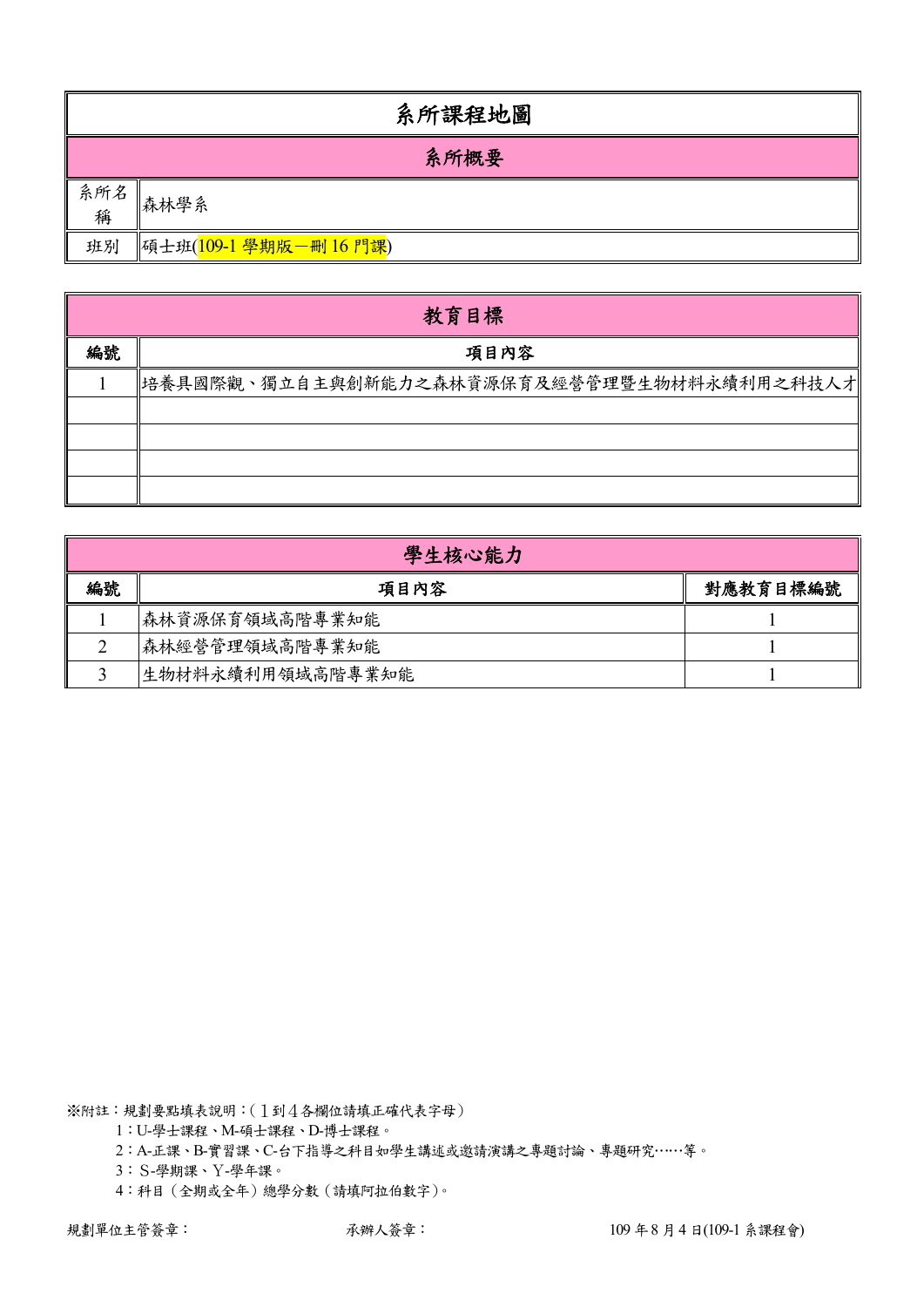課程規畫表

| 中文課程名稱                    | 英文課程名稱                                                                       |   |                | 規劃要點(附註) |                | 對應核心能 建議修               |          | 開課單位 | 備註 |
|---------------------------|------------------------------------------------------------------------------|---|----------------|----------|----------------|-------------------------|----------|------|----|
|                           |                                                                              |   | $\overline{2}$ | 3        | $\Delta$       | 力編號                     | 課年級      |      |    |
| 院核心課程(若無免填,請加註必修、選修)      |                                                                              |   |                |          |                |                         |          |      |    |
|                           |                                                                              |   |                |          |                |                         |          |      |    |
|                           |                                                                              |   |                |          |                |                         |          |      |    |
| 必修課程                      |                                                                              |   |                |          |                |                         |          |      |    |
| 碩士論文                      | Thesis                                                                       | M | $\mathcal{C}$  | Y        | 6              | $1-30,2-20$<br>$3 - 50$ | $\equiv$ | 森林系  |    |
| 森林經營與管理專題Seminar<br>$(-)$ | $\operatorname{in}$<br>Forest<br>and $M$<br>Management<br>Administration (I) |   | $\mathcal{C}$  | Y        | $\overline{2}$ | $2 - 100$               |          | 森林系  |    |
| $(-)$                     | 森林生物與保育專題Seminar in Forest Biology<br>and Conservation (I)                   | M | $\overline{C}$ | Y        | $\overline{2}$ | $1 - 100$               |          | 森林系  |    |
| 林產物性專題(一)                 | Seminar in Physical Aspects of<br>Forest Products (I)                        | M | $\mathbf C$    | Y        | $\overline{2}$ | $3 - 100$               |          | 森林系  |    |
| 林產化性專題(一)                 | Seminar in Chemical Aspects of<br>Forest Products (I)                        | M | $\overline{C}$ | Y        | $\overline{2}$ | $3 - 100$               |          | 森林系  |    |
| $($ $\Rightarrow$         | 森林經營與管理專題Seminar in Forest Management and<br>Administration (II)             | M | $\mathbf C$    | Y        | $\overline{2}$ | $2 - 100$               | $\equiv$ | 森林系  |    |
| $($ = $)$                 | 森林生物與保育專題Seminar in Forest Biology<br>and Conservation (II)                  | M | $\overline{C}$ | Y        | $\overline{2}$ | $1 - 100$               | $\equiv$ | 森林系  |    |
| 林產物性專題(二)                 | Seminar in Physical Aspects of<br>Forest Products (II)                       | M | $\overline{C}$ | Y        | $\overline{2}$ | $3 - 100$               | $\equiv$ | 森林系  |    |
| 林產化性專題(二)                 | Seminar in Chemical Aspects of<br>Forest Products (II)                       | M | $\overline{C}$ | Y        | $\overline{2}$ | $3 - 100$               |          | 森林系  |    |

1:U-學士課程、M-碩士課程、D-博士課程。

2:A-正課、B-實習課、C-台下指導之科目如學生講述或邀請演講之專題討論、專題研究……等。

3:S-學期課、Y-學年課。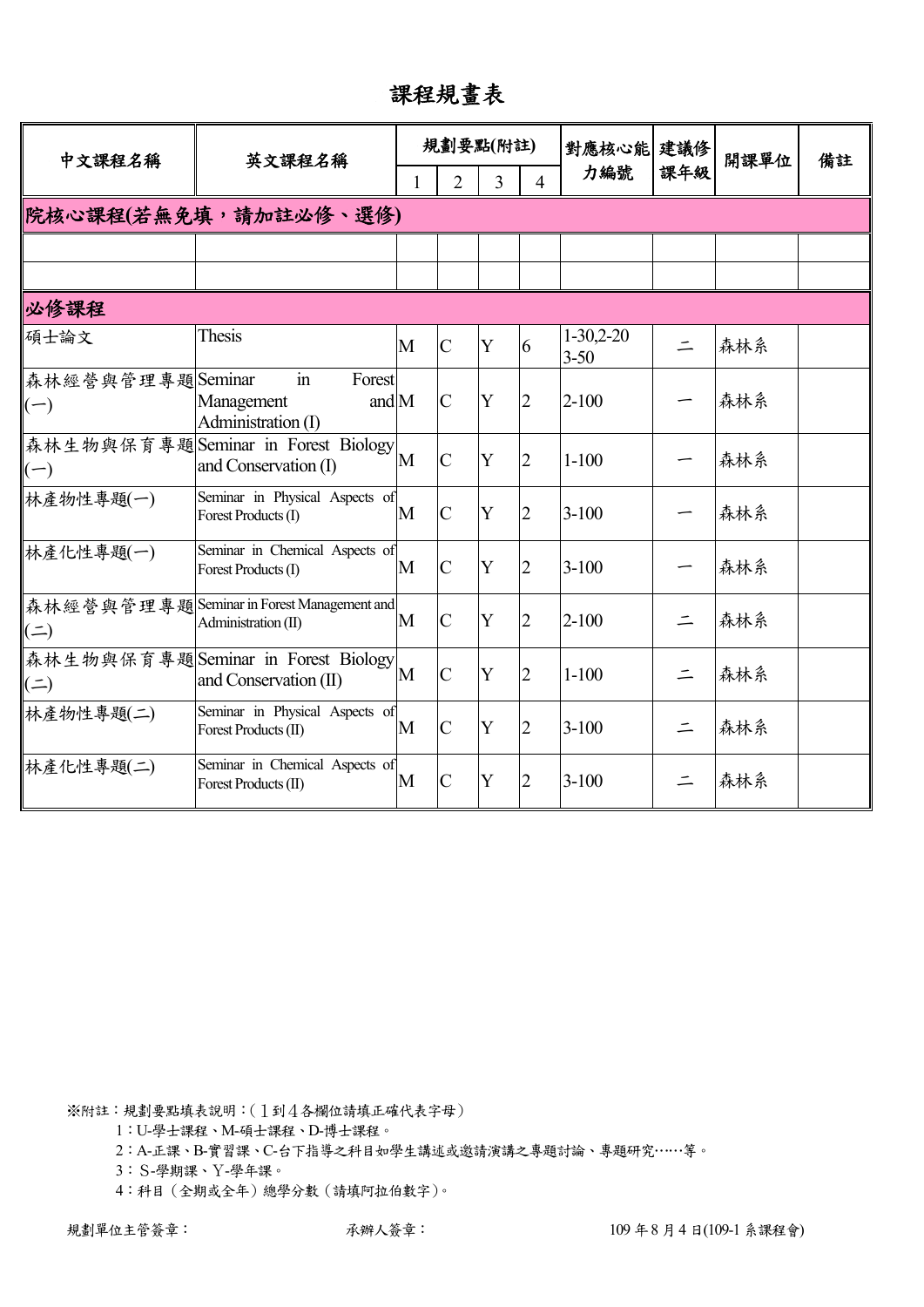| 課程規畫表             |                                                                                               |   |                |                |                |                              |          |     |            |  |
|-------------------|-----------------------------------------------------------------------------------------------|---|----------------|----------------|----------------|------------------------------|----------|-----|------------|--|
| 中文課程名稱            | 英文課程名稱                                                                                        |   | 規劃要點(附註)       |                |                | 對應核心能                        | 建議修      | 開課單 | 備註         |  |
|                   |                                                                                               |   | $\overline{2}$ | $\overline{3}$ | $\overline{4}$ | 力編號                          | 課年級      | 位   |            |  |
| 選修課程              |                                                                                               |   |                |                |                |                              |          |     |            |  |
| 木構造環境設計學特論        | Special<br><b>Topics</b><br>$\mathbf{in}$<br>Environmental Design<br>for<br>Wood Construction | M | A              | S              |                | $3 \, 3 - 100$               |          | 森林系 | 107-2 新開   |  |
| 森林保育文獻研讀          | Review of Literature in<br><b>Forest Conservation</b>                                         | M | $\mathsf{C}$   | Y              | $\overline{2}$ | $1-80, 2-20$                 | $\equiv$ | 森林系 | 107-1 新開   |  |
| 森林資源研究方法與論<br>文寫作 | Principle of research in forest<br>resources and scientific writing                           | M | A              | S              | 3              | $1-50,2-50$                  | ∽        | 森林系 | 106-2 新開   |  |
| 木質結構設計特論          | Special Topics in Wood<br><b>Construction Design</b>                                          | M | A              | S              | 3              | $3 - 100$                    | ∽        | 森林系 | 104-2 新開   |  |
| 生質能源技術            | <b>Bioenergy Technology</b>                                                                   | M | $\mathbf{A}$   | S              | 3              | $6 - 100$                    | —        | 森林系 | 104-2 遠距教學 |  |
| 森林集水區經營特論         | Special Topic in Forest<br><b>Watershed Management</b>                                        | M | A              | S              | 3              | $1 - 100$                    |          | 森林系 | 102-2 新開   |  |
| 數據分析與統計應用         | Analysis<br>Data<br>and<br><b>Statistical Applications</b>                                    | M | A              | S              | 3              | $1 - 35, 2 - 35$<br>$3 - 30$ |          | 森林系 | 102-2 新開   |  |
| 榕果生物學             | Biology of Fig and its<br><b>Associated Animals</b>                                           | M | A              | S              | 3              | $1-100$                      |          | 森林系 | 100-2 新開   |  |
| 製漿造紙學特論           | Special Topics in Pulping<br>and Papermaking                                                  | M | $\mathbf{A}$   | S              | 3              | $3 - 100$                    | $\equiv$ | 森林系 | 100-2 更名   |  |
| 生態氣候學與復育生態<br>學特論 | Special<br>Topics<br>on<br>Ecoclimatology and Restoration<br>Ecology                          | M | A              | S              | $\overline{2}$ | $1 - 100$                    |          | 森林系 | 99-1 新開    |  |
| 天然資源評估法           | Natural<br>Resources<br>Assessment                                                            | M | A              | S              |                | $3 \;  2 - 100$              |          | 森林系 |            |  |
| 高等遙測影像分析          | Advanced Digital Image<br>Analysis                                                            | M | A              | S              | 3              | $2 - 100$                    | $\equiv$ | 森林系 |            |  |
| 林木生長收穫學特論         | Special Topics in Growth<br>and Yield                                                         | M | A              | S              | 3              | $2 - 100$                    |          | 森林系 |            |  |
| 資源多變量分析           | Multivariate<br><b>Resources</b><br>Analysis                                                  | M | $\mathbf{A}$   | S              |                | $3 2-100$                    | $\equiv$ | 森林系 |            |  |
| 數位遙測影像分析          | Sensing<br>Digital Remote<br><b>Imagery Analysis</b>                                          | M | $\mathbf{A}$   | S              |                | $3 2-100$                    |          | 森林系 |            |  |
| 高等數位地圖學           | Advanced<br>Digital<br>Cartography                                                            | M | $\mathbf{A}$   | S              |                | $3 2-100$                    | $\equiv$ | 森林系 |            |  |
| 森林經理學研究法          | Research<br>Methods<br>of<br><b>Forest Management</b>                                         | M | $\mathbf{A}$   | S              | 2              | $2 - 100$                    | —        | 森林系 |            |  |
| 數位資源資訊系統          | Digital<br>Resources<br><b>Information System</b>                                             | M | $\mathbf{A}$   | S              |                | $3 2-100$                    |          | 森林系 |            |  |
| 高等森林測計學           | Advanced<br>Forest<br>Measuration                                                             | M | $\mathbf{A}$   | S              | $\overline{3}$ | $2 - 100$                    | $\equiv$ | 森林系 |            |  |
| 林業經濟學特論           | Special Topics in Forestry<br>Economics                                                       | M | $\mathbf{A}$   | ${\bf S}$      | 3              | $2 - 100$                    |          | 森林系 |            |  |

1:U-學士課程、M-碩士課程、D-博士課程。

2:A-正課、B-實習課、C-台下指導之科目如學生講述或邀請演講之專題討論、專題研究……等。

3:S-學期課、Y-學年課。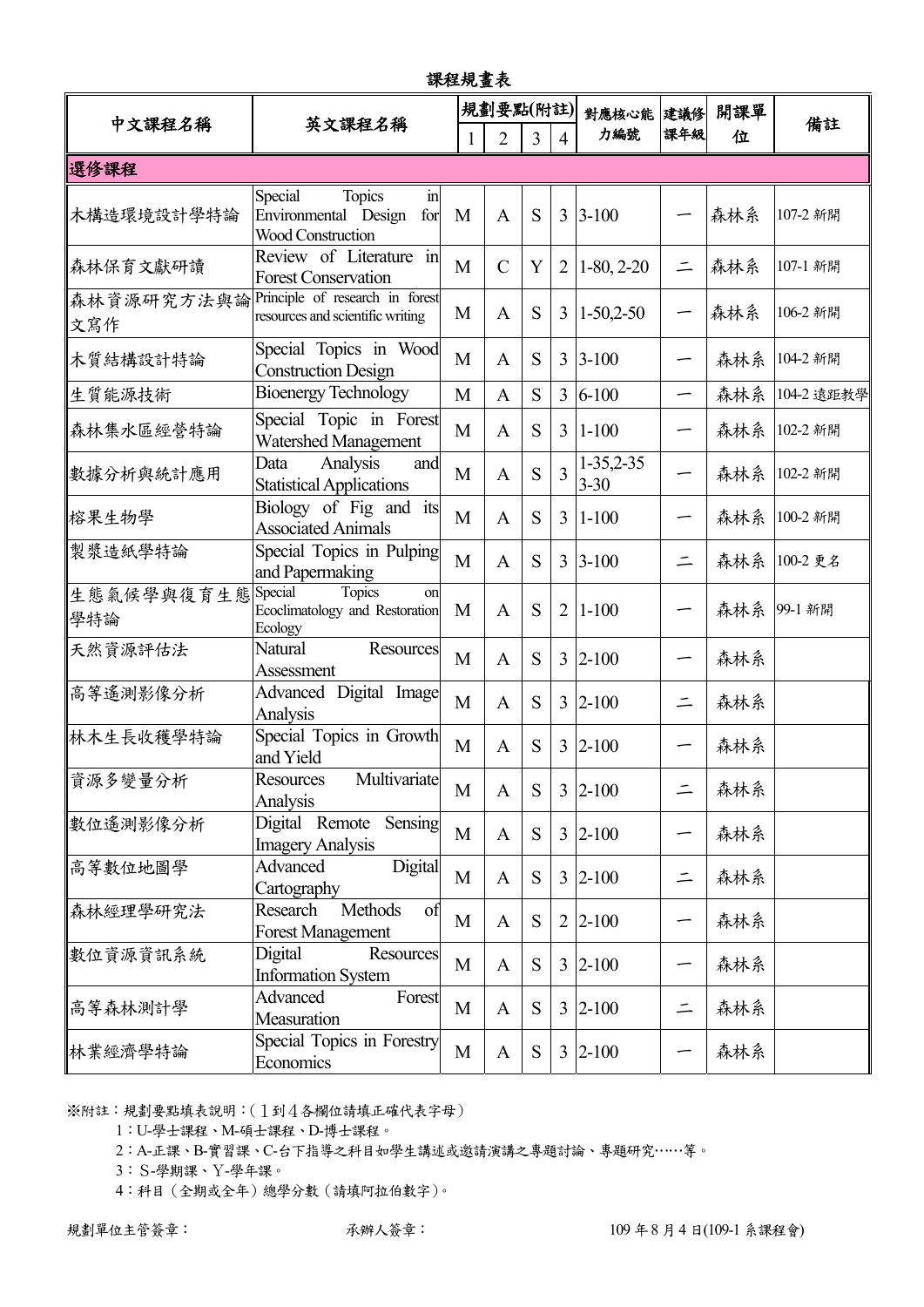| 林業政策及法規研究法 | Methods<br>Research<br>$\mathbf{in}$<br>Forest Policy and Law             | M            | $\mathbf{A}$  | S         |                | $3 \,  2 - 100$ |          | 森林系 |  |
|------------|---------------------------------------------------------------------------|--------------|---------------|-----------|----------------|-----------------|----------|-----|--|
| 數量森林經營學    | Quantitative Approaches to<br><b>Forest Management</b>                    | M            | $\mathbf{A}$  | S         | 3              | $2 - 100$       |          | 森林系 |  |
| 資源遙感探測     | <b>Remote Sensing of Natural</b><br><b>Resources</b>                      | M            | $\mathbf{A}$  | S         | 3              | $2 - 100$       | —        | 森林系 |  |
| 森林生態生理學    | Forest Ecophysiology                                                      | M            | $\mathbf{A}$  | S         | $\overline{3}$ | $1 - 100$       | $\equiv$ | 森林系 |  |
| 生態生理學專題實驗  | Special Topics in Eco-<br>Physiological Experiment                        | M            | AB            | S         | $\overline{3}$ | $1 - 100$       | $\equiv$ | 森林系 |  |
| 森林生態調查與分析  | <b>Methods</b><br>of<br>Forest<br><b>Vegetation Ecology</b>               | M            | A             | S         | $\overline{3}$ | $1 - 80,2 - 20$ | —        | 森林系 |  |
| 現代育林問題     | Issues in Contemporary<br>Silviculture                                    | M            | $\mathbf{A}$  | S         | $\overline{2}$ | $1 - 100$       |          | 森林系 |  |
| 森林美學特論     | Special Topics in Forest<br><b>Esthetics</b>                              | M            | $\mathbf{A}$  | S         | 3              | $1-100$         |          | 森林系 |  |
| 林木育種學特論    | Special Topics in Forest<br><b>Tree Breeding</b>                          | M            | $\mathbf{A}$  | S         | $\overline{3}$ | $1 - 100$       | —        | 森林系 |  |
| 樹木學特論      | $\overline{m}$<br>Topics<br>Special<br>Dendrology                         | M            | $\mathbf{A}$  | S         | $\overline{3}$ | $1 - 100$       | $\equiv$ | 森林系 |  |
| 森林生態學特論    | Special Topics in Forest<br>Ecology                                       | M            | $\mathbf{A}$  | S         | 3              | $1 - 100$       |          | 森林系 |  |
| 育林學特論      | Topics<br>Special<br>$\operatorname{in}$<br>Silviculture                  | M            | $\mathbf{A}$  | S         | $\overline{3}$ | $1 - 100$       | -        | 森林系 |  |
| 林木遺傳學特論    | Special Topics in Forest<br>Genetics                                      | M            | $\mathbf{A}$  | S         | 3              | $1 - 100$       |          | 森林系 |  |
| 林木遺傳參數估計   | Estimation<br>of Genetics<br>Parameters in Forest Trees                   | M            | AB            | S         | $\overline{3}$ | $1 - 100$       | $\equiv$ | 森林系 |  |
| 自然資源遺傳保育   | Genetic Conservation of<br><b>Natural Resources</b>                       | M            | $\mathbf{A}$  | S         | $\overline{3}$ | $1 - 100$       | ∽        | 森林系 |  |
| 林木遺傳育種研究法  | Methods<br>Research<br>of<br>Genetics<br>Forest<br>and<br><b>Breeding</b> | M            | $\mathcal{C}$ | S         | $\overline{2}$ | $1 - 100$       |          | 森林系 |  |
| 森林土壤學特論    | Special Topics in Forest<br>Soil Science                                  | M            | $\mathbf{A}$  | S         | 3              | $1 - 100$       | ∽        | 森林系 |  |
| 林木菌根研究     | Tree Mycorrhizal Research                                                 | $\mathbf{M}$ | $\mathbf{A}$  | ${\bf S}$ | $\overline{3}$ | $1 - 100$       | $\equiv$ | 森林系 |  |
| 木材化學特論     | Special Topics in Wood<br>Chemistry                                       | M            | $\mathbf{A}$  | S         | 3              | $3 - 100$       | ∽        | 森林系 |  |
| 木材抽出物      | <b>Wood Extractives</b>                                                   | M            | $\mathbf{A}$  | ${\bf S}$ | 3              | $3 - 100$       | —        | 森林系 |  |
| 纖維素化學      | Cellulose Chemistry                                                       | M            | $\mathbf{A}$  | ${\bf S}$ | $\overline{3}$ | $3 - 100$       | —        | 森林系 |  |
| 木材性質學特論    | Special Topics in Wood<br>Properties                                      | M            | A             | S         | 3              | $3 - 100$       | ∽        | 森林系 |  |
| 紙張性質學特論    | Special Topics in Paper<br>Properties                                     | M            | $\mathbf{A}$  | S         | 3              | $3 - 100$       | —        | 森林系 |  |
| 木材加工學特論    | Special Topics in Wood<br>Processing                                      | M            | $\mathbf{A}$  | S         | 3              | $3 - 100$       |          | 森林系 |  |
| 木材利用學特論    | Special Topics in Wood                                                    | M            | $\mathbf{A}$  | S         | $\overline{3}$ | $3 - 100$       | ∽        | 森林系 |  |

1:U-學士課程、M-碩士課程、D-博士課程。

2:A-正課、B-實習課、C-台下指導之科目如學生講述或邀請演講之專題討論、專題研究……等。

3:S-學期課、Y-學年課。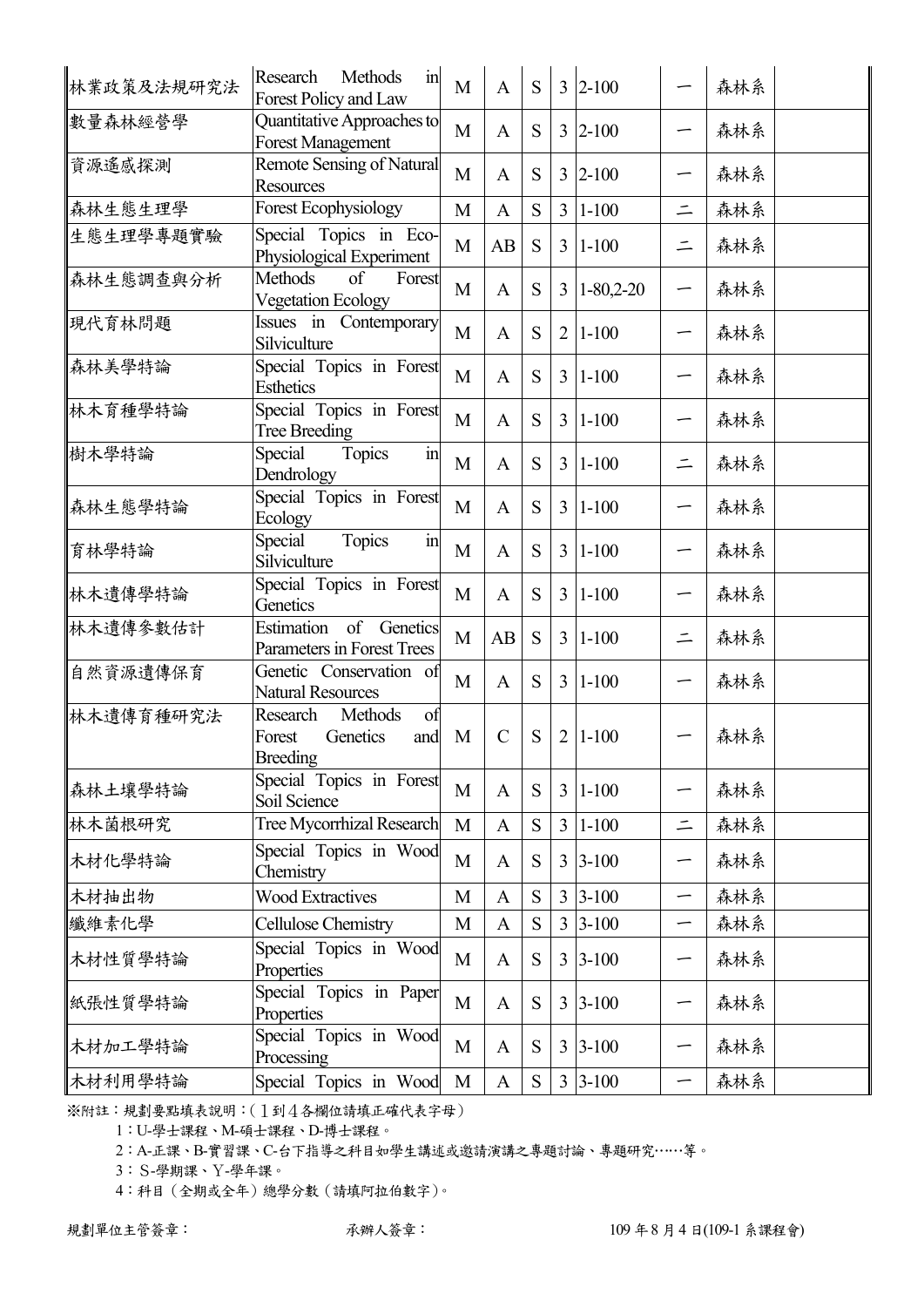|                         | Utilization                                                                                              |              |                |   |                |                  |          |     |          |
|-------------------------|----------------------------------------------------------------------------------------------------------|--------------|----------------|---|----------------|------------------|----------|-----|----------|
| 木材膠合原理                  | of<br>Wood<br>Theory<br><b>Adhesions</b>                                                                 | M            | $\mathbf{A}$   | S |                | $3 \,   3 - 100$ |          | 森林系 |          |
| 生物質木材膠合劑                | <b>Biomass Wood Adhesives</b>                                                                            | M            | $\mathbf{A}$   | S |                | $3 3-100$        |          | 森林系 |          |
| 木材膠合劑性能檢定原<br>理         | Testing Theory for Performance<br>of Wood Adhesives                                                      | M            | $\mathbf{A}$   | S | 3              | $3-100$          |          | 森林系 |          |
| 木質材料學特論                 | Special Topics in Wood-<br><b>Based Materials</b>                                                        | M            | A              | S | 3              | $3-100$          |          | 森林系 |          |
| 樹脂化學                    | <b>Resin Chemistry</b>                                                                                   | M            | $\mathbf{A}$   | S | 3              | $3 - 100$        |          | 森林系 |          |
| 改良木材學特論                 | Special Topics in Improved<br>Wood                                                                       | M            | A              | S | 3              | $3-100$          |          | 森林系 |          |
| 特論                      | 生物質能源及化學利用Special Topics on Biomass<br><b>Energy and Chemicals</b>                                       | M            | A              | S | 3              | $3-100$          |          | 森林系 |          |
| 再生性資源製造膠合劑              | <b>Adhesives</b><br>from<br><b>Renewable Resources</b>                                                   | M            | A              | S | 3              | $3-100$          |          | 森林系 |          |
| 木材塗料學特論                 | Special Topics in Wood<br>Coatings                                                                       | M            | A              | S | 3              | $3-100$          |          | 森林系 |          |
| 木材改質及保存學特論              | $\operatorname{in}$<br>Special<br><b>Topics</b><br>Wood<br>Modification and Preservation                 | M            | A              | S | $\overline{3}$ | $3 - 100$        |          | 森林系 | 104-1 更名 |
| 資源調查與測計文獻研<br>讀         | Review of Literature in Forest<br><b>Inventory and Mensuration</b>                                       | M            | $\mathbf C$    | Y | $\overline{2}$ | $2 - 100$        | $\equiv$ | 森林系 |          |
| 讀                       | 遙測及地理資訊文獻研Review of Literature in Remote<br>Sensing<br>and<br>Geographical<br><b>Information Science</b> | M            | $\mathcal{C}$  | Y | $\overline{2}$ | $ 2 - 100$       |          | 森林系 |          |
| 森林植物分類文獻研讀              | Review of Literature $\ln M$<br><b>Taxnomy of Forest Plants</b>                                          |              | $\overline{C}$ | Y | $\overline{2}$ | $1 - 100$        | $\equiv$ | 森林系 |          |
| 森林生態森林文獻研讀              | Review of Literature in<br><b>Forest Ecology</b>                                                         | M            | $\mathbf C$    | Y | $\overline{2}$ | $1 - 100$        | $\equiv$ | 森林系 |          |
| 育林文獻研讀                  | Review of Literature in<br>Silviculture                                                                  | M            | $\mathbf C$    | Y | $\overline{2}$ | $1 - 100$        | $\equiv$ | 森林系 |          |
| 森林文獻研讀                  | Review of Literature in<br>Forestry                                                                      | $\mathbf{M}$ | $\mathcal{C}$  | Y |                | $2 1-100$        |          | 森林系 |          |
| 造紙文獻研讀                  | Review of Literature in<br>Paper Making                                                                  | M            | $\mathcal{C}$  | Y | 2              | $3 - 100$        | $\equiv$ | 森林系 |          |
| 木質材料文獻研讀                | Review of Literature in<br><b>Wood-Based Materials</b>                                                   | M            | $\mathcal{C}$  | Y | $\overline{2}$ | $3 - 100$        | $\equiv$ | 森林系 |          |
| 讀                       | 木材乾燥與鑑別文獻研 Review of Literature in<br>Wood<br>Drying<br>and<br>Identification                            | M            | $\mathbf C$    | Y | $\overline{2}$ | $3 - 100$        | $\equiv$ | 森林系 |          |
| 再生性資源與膠合劑文Review<br>獻研讀 | of<br>Literature<br>$\operatorname{in}$<br><b>Biocomposites and Adhesives</b>                            | M            | $\mathbf C$    | Y | $\overline{2}$ | $3 - 100$        | $\equiv$ | 森林系 |          |
| 家具製造與木材塗裝文<br>獻研讀       | Review of Literature in Furniture<br>Making and Wood Finishing                                           | M            | $\mathcal{C}$  | Y | 2              | $3 - 100$        | $\equiv$ | 森林系 |          |
| 林產文獻研讀                  | Review of Literature in<br><b>Forest Products</b>                                                        | M            | $\mathcal{C}$  | Y | 2              | $3 - 100$        | $\equiv$ | 森林系 |          |
| 森林化學文獻研讀                | Review of Literature in                                                                                  | M            | $\mathsf{C}$   | Y |                | $2 3-100$        | $\equiv$ | 森林系 |          |

1:U-學士課程、M-碩士課程、D-博士課程。

2:A-正課、B-實習課、C-台下指導之科目如學生講述或邀請演講之專題討論、專題研究……等。

3:S-學期課、Y-學年課。